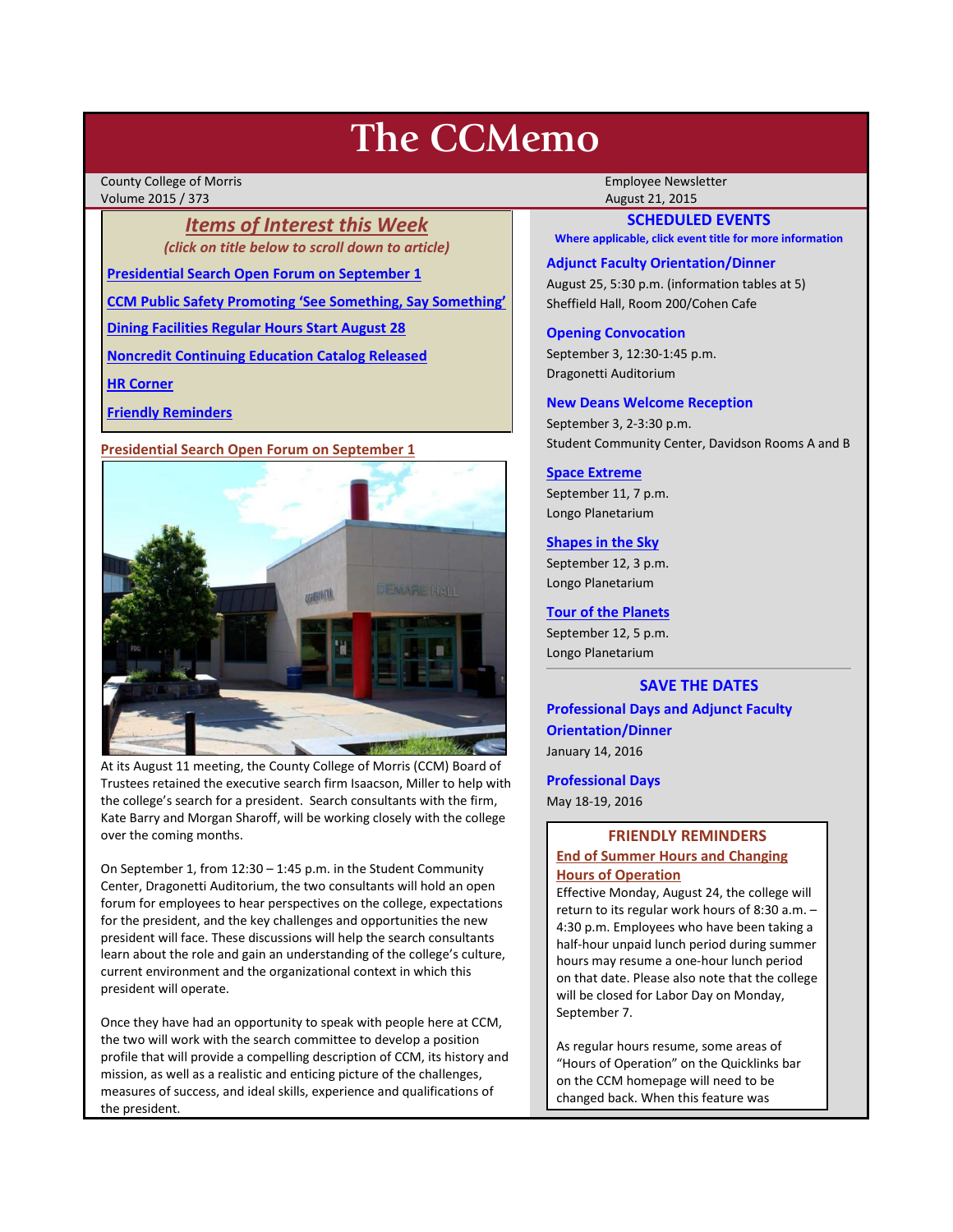When finalized, this document will be made publicly available and will be shared broadly by the search firm with prospective candidates and helpful sources.

### <span id="page-1-0"></span>**CCM Public Safety Promoting 'See Something, Say Something'**

Involving employees in workplace safety and security programs helps to extend the reach of the CCM Public Safety Department. The department consists of 13 full-time personnel (11 uniform) and two part-time public safety officers. During a semester, the daily campus population can reach somewhere between 2,000-4,000 people.

The additional eyes and ears, as well as an astute understanding of why security procedures are in place, create a more secure environment. But the workplace is just one area where security information can make an impact. Positive safety and security practices in the workplace transfer to the community. And, safety and security practices in the community extend to the workplace.

In an effort to help, the CCM Department of Public Safety is providing information from the Department of Homeland Security regarding its "See Something, Say Something" campaign at [http://tinyurl.com/q377ppk.](http://tinyurl.com/q377ppk)

Public Safety encourages everyone to call them at ext. 5550 or 5555 (emergencies only) anytime you feel uncomfortable or concerned about activity on campus. The Public Safety contact numbers should be programmed into your cell phones and kept by your office phone.

### <span id="page-1-1"></span>**Dining Facilities Regular Hours Start August 28**



The CCM dining facilities will move from summer hours to regular hours on Friday, August 28, the first day of Fall Semester classes.

The Student Community Center Café will be open Monday through Thursday, 7:30 a.m. to 3:30 p.m. (closed on Fridays). The Cohen Café will be open Monday through Thursday, 7:30 a.m. to 8:30 p.m., and from 7:30 a.m. to 2 p.m. on Friday. The Learning Resource Center Café will be open Monday through Thursday, 7:30 a.m. to 4 p.m. (closed on

originally conceived, it was to be the responsibility of the administrative assistants in each department to keep department hours up to date. John Hester, CCM digital communications coordinator, has put together a step-by-step guide on how to do this.

- 1. Go t[o http://tinyurl.com/pjra82m.](http://tinyurl.com/pjra82m)
- 2. You will be prompted for your username and password. These are the same ones you use to log onto your computer in the morning. If you can't log in, contact [jhester@ccm.edu](mailto:jhester@ccm.edu) in order to have IT add you to the user list.
- 3. Select your department from the drop down list.
- 4. Change any information you need to change.
- 5. Since the "Hours" box is not a rich text box, you will need to add some HTML tags to format: <br> to add a break, <b> this will bold text</b>
- 6. Once you hit "Submit," your information will be updated on the website.

### **CCM Foundation Golf Outing**

The CCM Foundation Scholarship Golf Outing this year will be held at Rockaway River Country Club in Denville on Monday, September 28. As always, the event helps to raise funds for our scholarship program. Enjoy an exclusive course, lunch and dinner, golfer gifts and the chance to win both golf and raffle prizes.

Three automobiles will also be on the course that day and could be yours for a hole-in-one. CCM faculty and staff are able to enjoy the day for a single golfer price of \$185. For the internal invitation, head to <http://tinyurl.com/qab8fnk> .

# **Library Book Group**

The CCM Library Book Group will be discussing "Nine Stories" by J.D. Salinger on Wednesday, August 26, at 12:30 p.m. and all employees are welcome to attend. If you plan to attend, you are asked to read "A Perfect Day for Bananafish" and two other stories. The club typically meets the last Wednesday of the month in the library conference room. Those with questions can contact ext. 5278.

<span id="page-1-2"></span>**HR CORNER Barclays Center Offers**